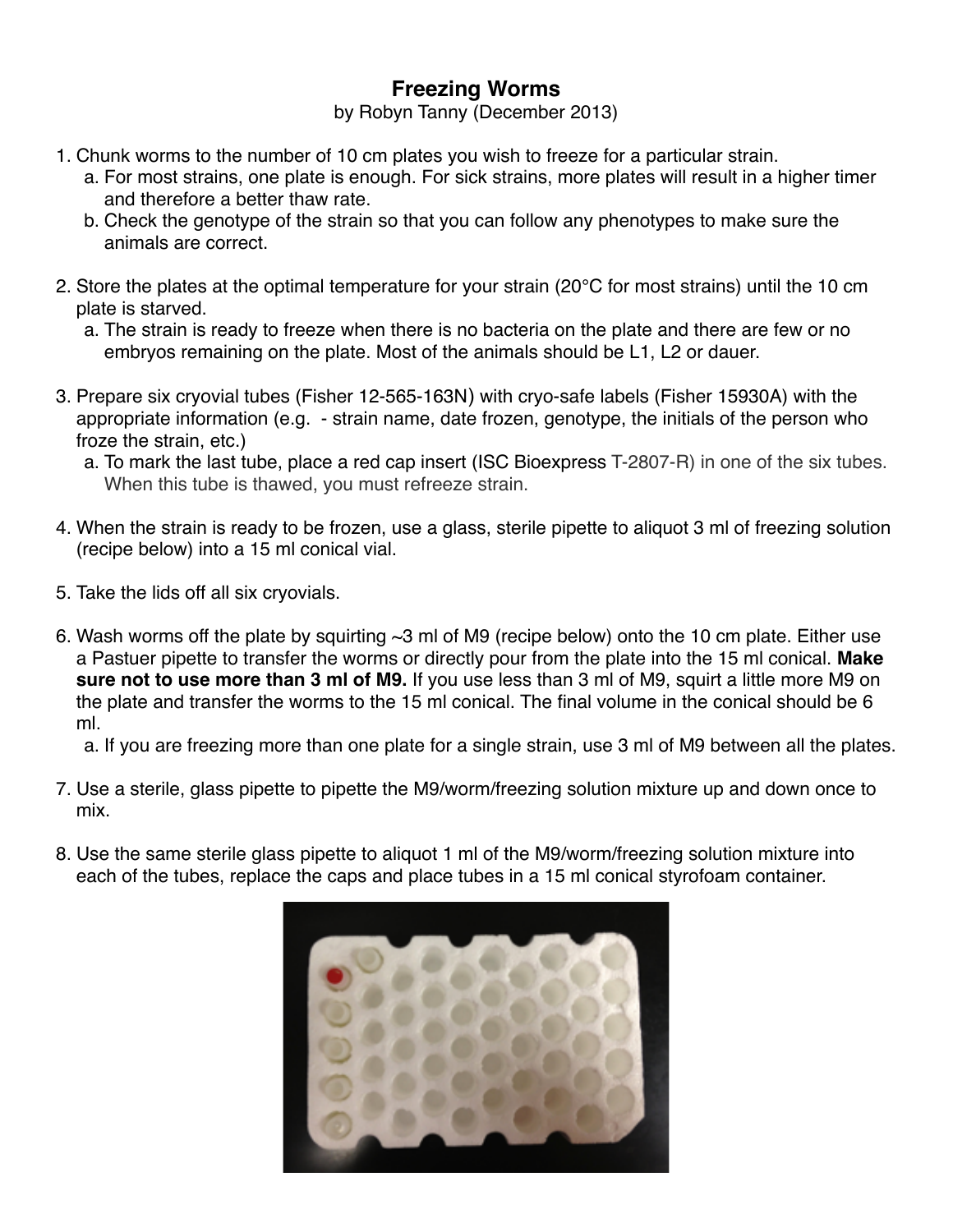9. Put a second 15 ml conical styrofoam container on top of the first and secure with a rubber band. The styrofoam containers are slightly off-set from each other.



- 10.Place the rubber-banded containers in a -80°C freezer.
- 11. After at least 24 hrs, move four tubes to the a permanent storage box in the -80°C freezer, move one tube to a liquid nitrogen storage box, and thaw one tube as a test thaw.
	- a. The red-capped tube is one of the four tubes in the Working Stock Box and is placed as far to the left as possible for that strain.



- b. For the test thaw, empty the contents of the tube onto a 10 cm plate just after the contents melt. Check the plate after ~48-72 hrs. If you see gravid animals and embryos on the plate, the strain survived the thaw. If you do not see gravid animals and embryos, try freezing the strain again, but start with more 10 cm plates (step 1).
- c. As you move the strain into the permanent storage locations in the -80°C freezer and the liquid nitrogen unit, make sure to record the storage position for each strain.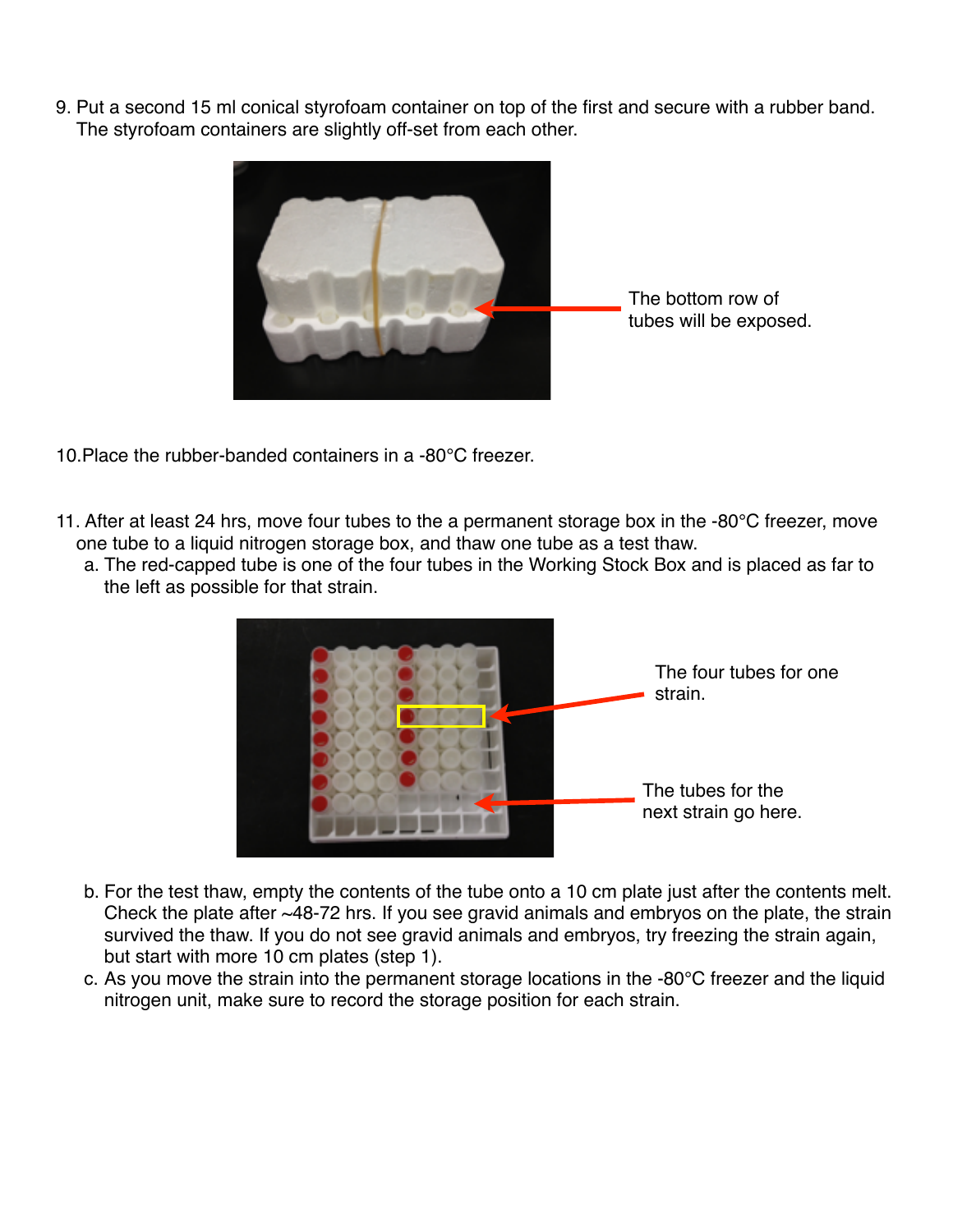#### **Notes for freezing more than one strain at a time:**

1. Aliquot freezing solution into all of the necessary 15 ml conicals at once. Leave the caps on loosely so you can move through the protocol more quickly.

2. Arrange your strain plates and sets of tubes in alpha-numeric order.

3. You can put up to five strains in a single 15 ml conical styrofoam container



4. If you have more than 10 strains to freeze, move the tubes for 10 strains (in their styrofoam containers) to the -80°C freezer before freezing the next set of strains.

a.You don't want the animals in freezer solution at room temperature for too long. You want to move them to -80°C as soon as possible.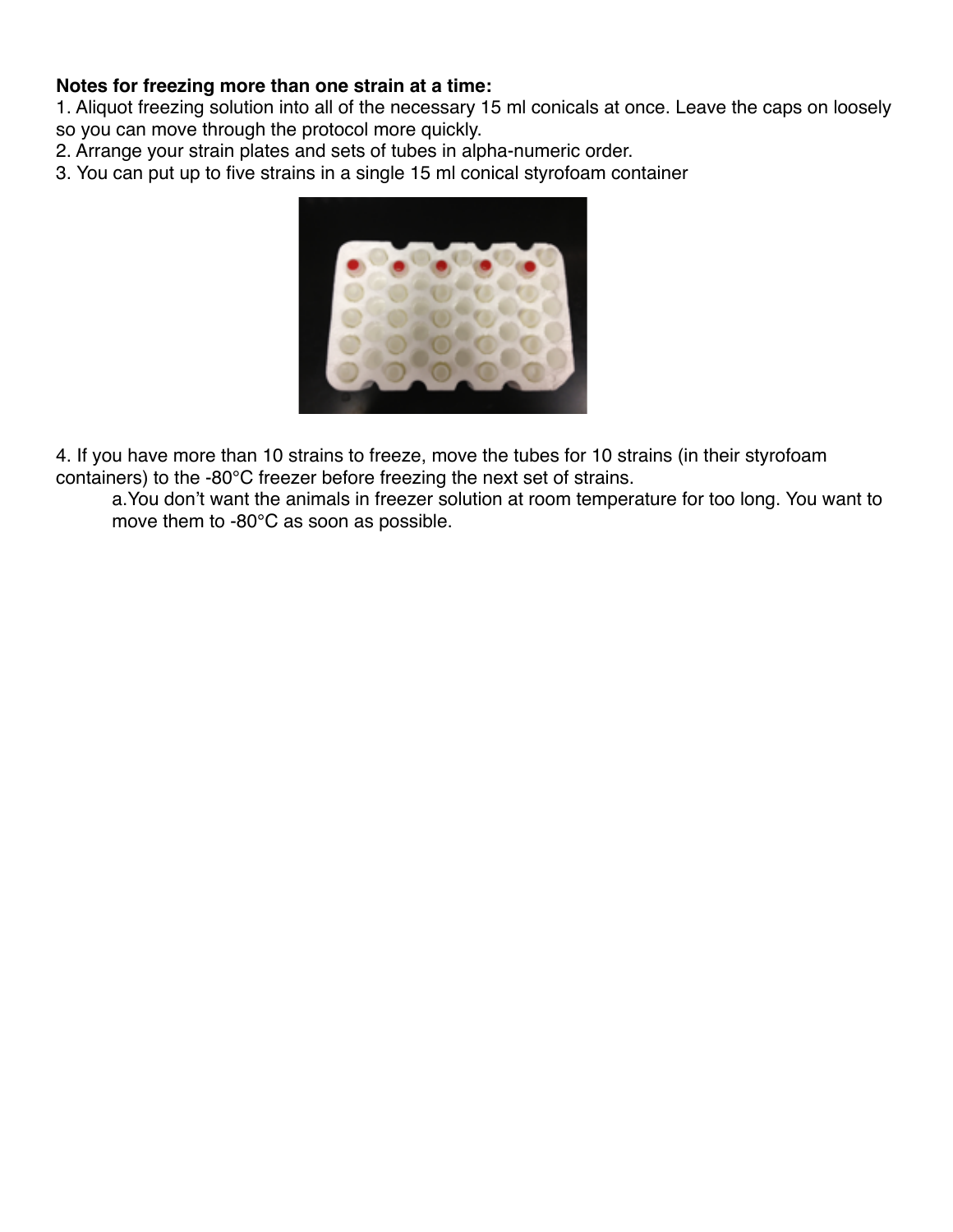## Thawing and Cleaning Worms

1. Remove the right-most tube of those remaining in the Working Stock Box. If the red-capped tube is the only tube remaining, **you must make sure to freeze new copies of this strain** after the strain is cleaned.

a. Follow the freezing protocol as listed above, but you should only need to freeze **five** tubes: four for the Working Stock Boxes and one for a test thaw.

2. Right as the contents of the tube are melting, decant the contents onto a clean 10 cm plate. Incubate the plate at the optimal temperature for the worms.

3. Mark in LabGuru for whom the strain was thawed and the date. Also, delete the appropriate tube from the Working Stock Box database.

4. Once there are gravid animals on the 10 cm plate, bleach the animals to clean any bacterial contaminants:

a. Place 15 μl of bleach solution (recipe below) on the edge of a labeled 6 cm plate.

b. Place a minimum of 6 gravid animals into the bleach (10-15 animals is good). The bleach should dissolve the cuticle of the adult worms, releasing the embryos. Leave the plate lid-side up until all the bleach has soaked into the plate. After the bleach has soaked in, move the plate, lid-side down, to the optimal temperature for the worms.

c. After  $\sim$ 24 hrs, move L1s from the bleach plate to 4 separate clean, labeled 6 cm plates. You want between 10-20 L1s per plate - the more, the better.

5. Parafilm the clean plates to keep at 15°C.